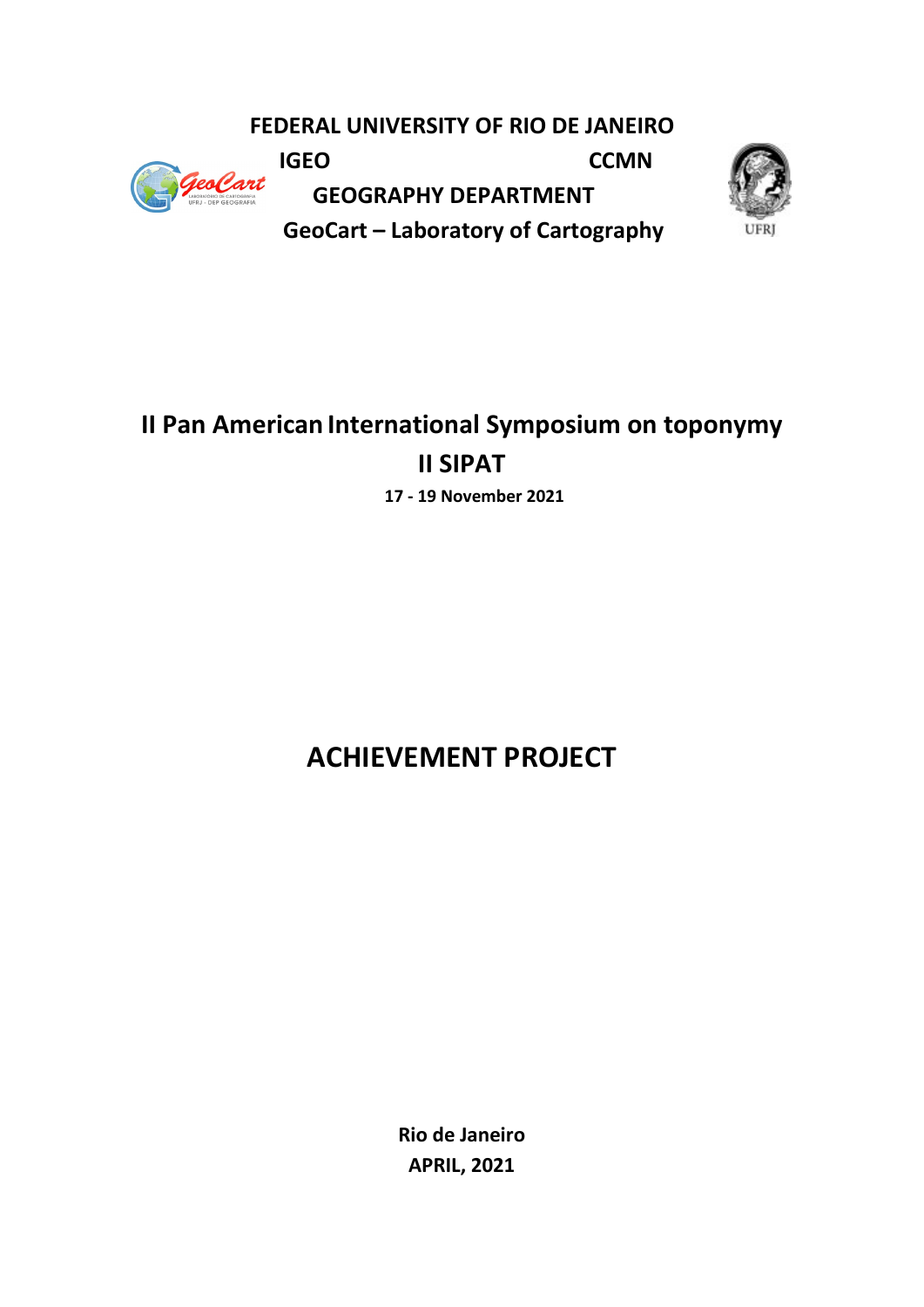

**(c)**

- – Booklet of the current Guanabara bay in"*Carta Geographica de Projecçaõ Espherica Orthogonal da Nova Luzitania*", from 1798 – AHEx.
- Excerpt from the current Guanabara Bay of "*Planta da Província do Rio de Janeiro*", de 1830 – National Archives.
- Excerpt from the current Guanabara Bay of the Rio de Janeiro state map 1975 – IBGE.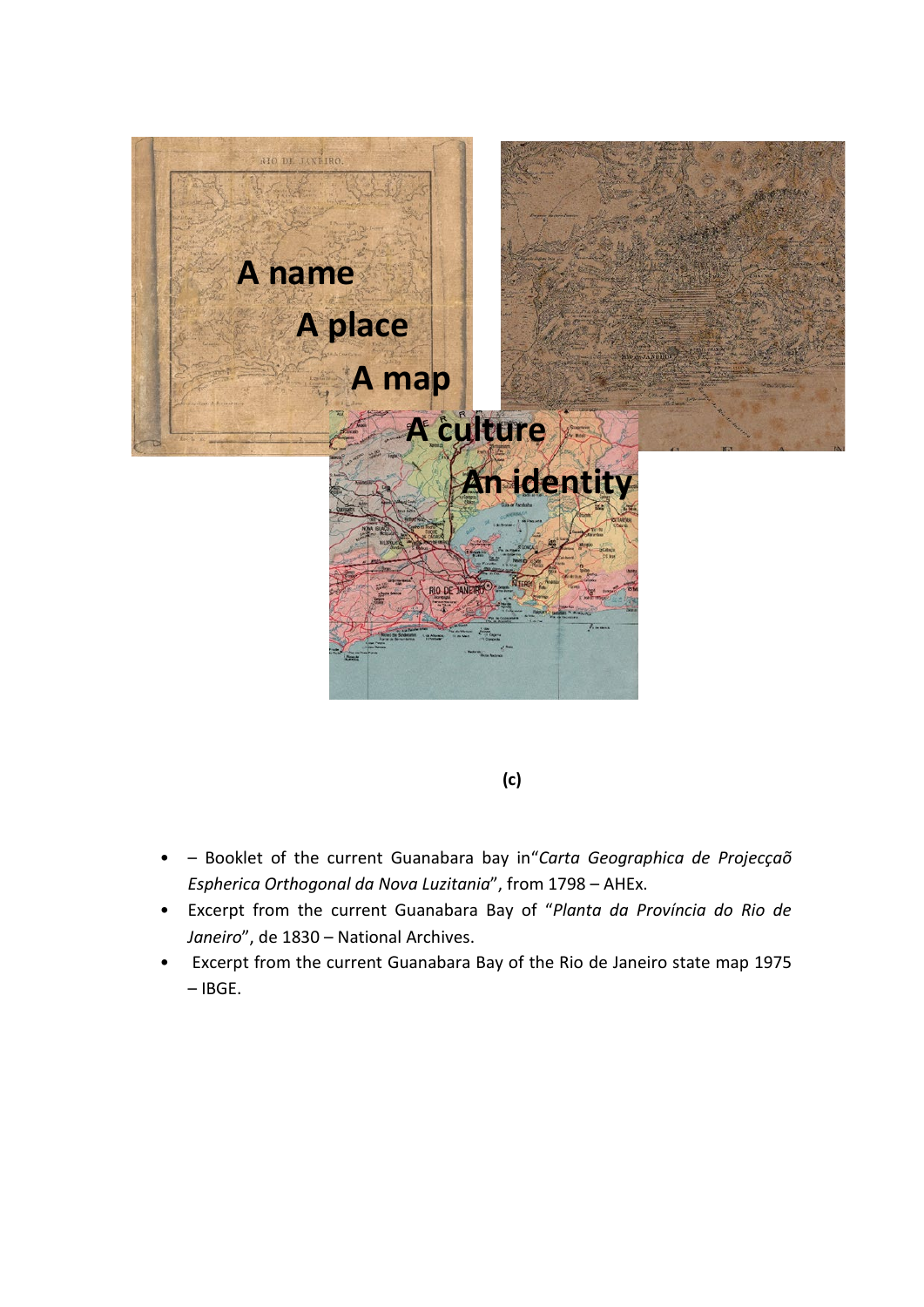## **1 – INTRODUCTION**

#### **1.1 – Relevance and justification**

Toponyms - or geographical names - are more than place names on a map. They are an important form of communication, linking local, national and international organizations at all levels of cooperation. Besides, they can be thought of as geographic information which will affect all areas of society, reaching and integrating elements of history, geography, cartography, language, linguistics, culture, tradition, folklore, psychology, politics, geographical indications, people registration services, among others. Toponymy may connect man and the Earth, carrying a strong cultural significance.

Today, place names and names of geographical features assume a high level of importance in practically all areas of society, and are one of the most used ways to access the geographic space, be it in the real world or in analogical or digital representations. They provide an indispensable positioning structure in any spatially organized information system and enable the integration and interoperability of digital datasets. This makes geographical names a powerful tool for essential decision-making for politicians and governmental or private managers, at all levels.

The importance of toponyms may be defined by one single question: **where did a particular event happen?** The mere mention of the name of the place is enough to precisely establish the location.

**On the other hand, what is the meaning of a particular toponym?** When inaccurately used, geographical names may become a problem, not only for cartographers but to all who need their precise identification. Thus, geographical names require clear, exact, error-free geographical references. The standardization of geographical names at all levels avoids ambiguity and problems caused not only by different languages and writing systems but also within the same systems.

Ever since its creation in 1946, the United Nations have addressed the need for the standardization of geographical names, aiming at providing users and the society in general with consistent geographical names. The **UN Conferences on the Standardization of Geographical Names** address all sorts of issues on the theme, preserving the sociocultural and historical value of geographical names, based on renewed concepts. The processing of geographical names in a systematic and coherent way, according to acquired new values derived from technological and sociopolitical changes, will, as a result, maintain a policy of generation, maintenance, and availability of these data for all possible users. The **United Nations Group of Experts on Geographical Names** (UNGEGN) is mandated to follow up on the implementation of resolutions and to continue activities between the United Nations Conferences on the Standardization of Geographical Names, encouraging the standardization of geographical names and assisting countries in achieving the standardization of their sets of geographical names. It works on names standardization through 12 Working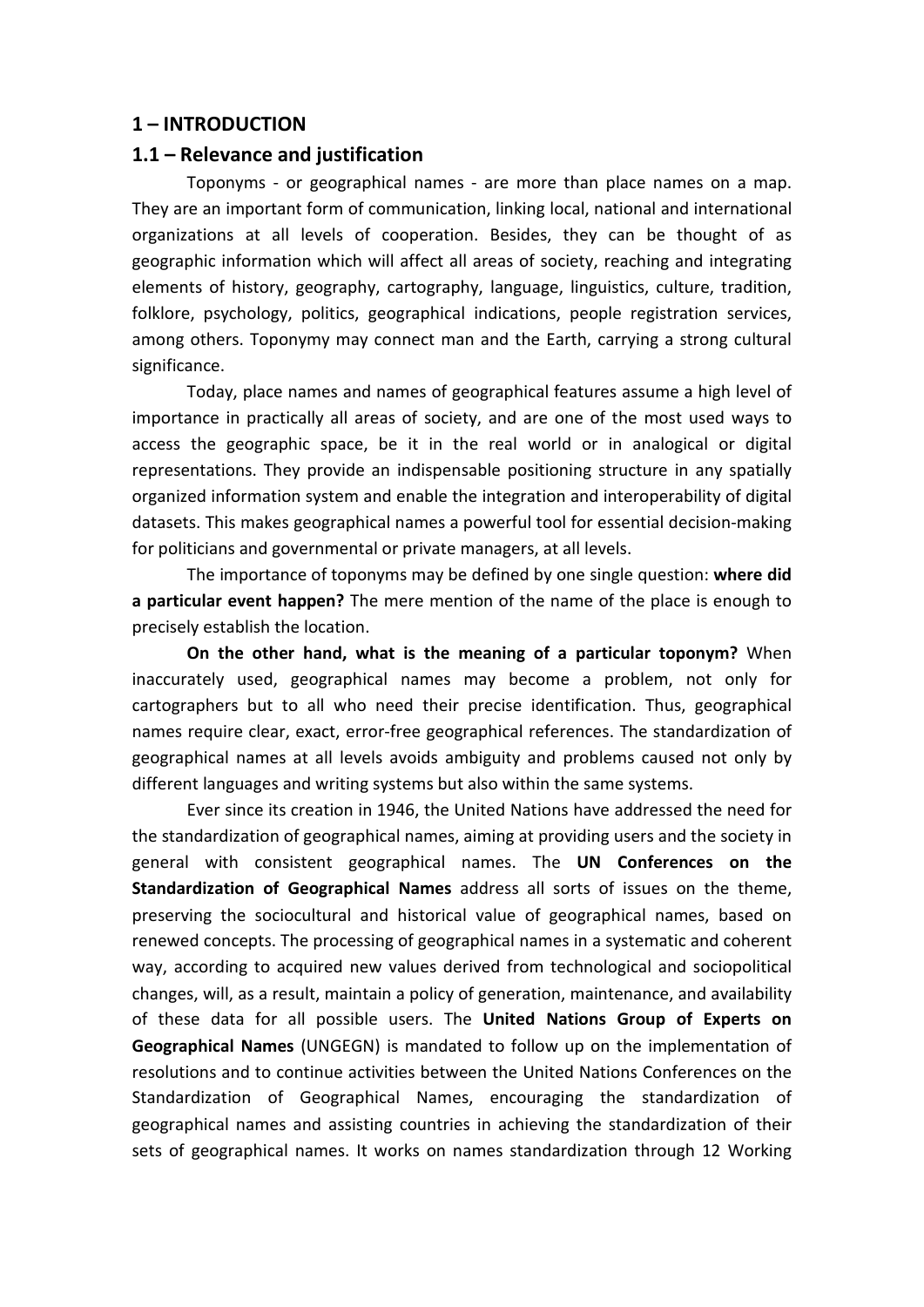Groups and Special task teams, as well as through 24 linguistic/geographical Divisions, addressing both general and regional interests.

At national level, standardization is necessary so that all the issues related to geographical names can be defined and made available for the different users of this sort of data.

Such intended achievements highlight the importance of historical collections such as the ones in governmental institutions such as the *Arquivo Nacional* (National Archives) and the *Biblioteca Nacional* (National Library), which comprise both cartographic and textual documents allowing the research of past names and their location and the conduction of diachronic studies of geographical names which may reveal linguistic, politic, historical and cultural aspects of a given place.

Thus, II SIPAT constitutes a unique opportunity for the exchange of information, experiences and issues among researchers, besides contributing to increase the visibility of this area, which is so important in the context of geography and other fields to which geographical names relate.

## **1.2 – Brief history of SIPAT**

Encouraged by the UNGEGN the ICA (International Cartographic Association) and the IGU (International Geographic Union created, in 2011, the Joint IGU/ICA Working Group on Toponymy. After four years of an intense program of events, it was confirmed as a Joint Commission on Toponymy. In its Terms of Reference (ToR), it is mandated to "act jointly with IGU/ICA fostering the geographic and cartographic research on all fields involving toponymy" and to "disseminate the scientific knowledge on processing and use of toponyms within geography and cartography". Thus, the Commission on Toponymy supports and encourages the organization of events such as workshops, symposia, congresses and others, in regional, national and international contexts, providing opportunities for discussions on toponymic research under a multi and interdisciplinary approach, promoting the integration of the various sciences and areas of activity which study, manipulate and use this layer of geographical information.

Thus, from 3 - 5 May 2017, the International Pan-American Symposium on Toponymy (Simpósio Internacional Pan-Americano de Toponímia - SIPAT, in Portuguese) was organized by the Joint IGU/ICA Commission on Toponymy, with the support of the Brazilian Institute of Geography and Statistics – IBGE, the Pan-American Institute of Geography and History – PAIGH and of the Federal University of Rio de Janeiro, through its Program of Post-Graduation in Geography – PPGG/UFRJ and its Laboratory of Cartography of the Geography Department – GeoCart.

92 delegates attended the event, coming from 8 countries - Brazil, Canada, Colombia, Portugal, Argentina, Dominican Republic, South Africa and Italy. 24 oral presentations of papers and 6 invited keynote speeches were delivered.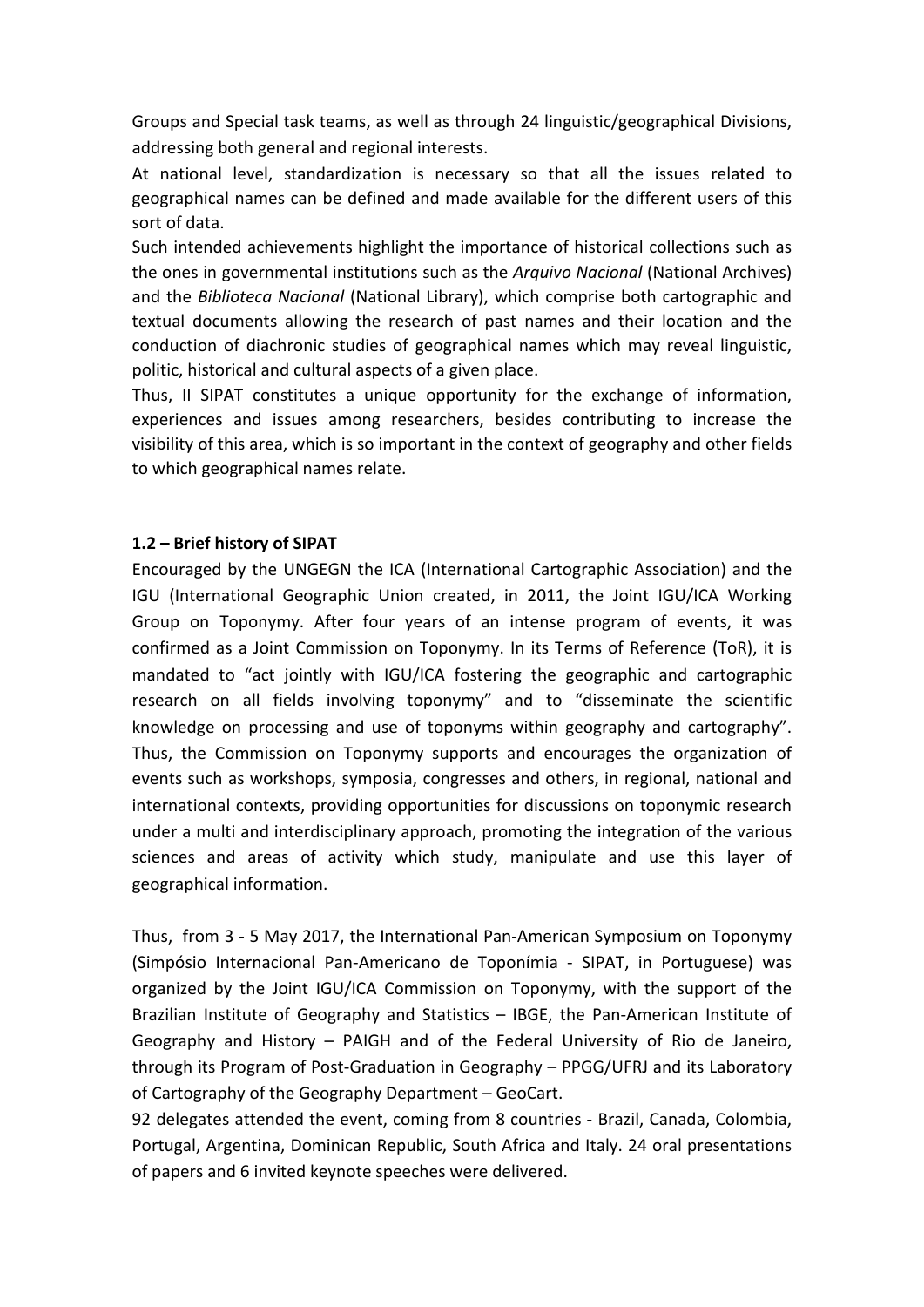Due to the success of the event, one of the main decisions taken in the closing ceremony plenarium was the organization of a biennial SIPAT.

Consequently, we now propose the II SIPAT - Pan American International Symposium on toponymy (Simpósio Internacional Pan-Americano de Toponímia).

## **1.3. General objective of II SIPAT**

The general aim of the SIPAT is to gather researchers, technicians and users of diverse areas of knowledge, not only from Brazil and the Americas, but from all over the globe, in order to promote an extensive exchange of information and to bring different perspectives and point of views to the discussions of issues concerning toponymy and geographical names

## **2 – PLACE AND DATE:**

**Place:**  Virtual Session Organization: Rio de Janeiro, RJ, Brasil

## **Date:**

17 - 19 November 2021 Hours: 9 a.m to 6 p.m GMT-3 (Brasilia Time)

**Official languages:** Portuguese, English and Spanish

**Website**: [www.even3.com.br/SIPAT2021](http://www.even3.com.br/SIPAT2021)

## **3 – SUPPORT**

Centro de Referência em Cartografia Histórica -UFMG (Reference Center for Historical Cartography) Joint ICA/IGU Commission on Toponymy Fundação Instituto Brasileiro de Geografia e Estatística - IBGE (The Brazilian Institute of Geography and Statistics) GeoCart – Laboratório de Cartografia (GeoCart – Cartography Laboratory) Instituto Pan-americano de Geografia e História - IPGH (Pan-American Institute of Geography and History – PAIGH) International Cartographic Association – ICA International Geographic Union – IGU Sociedade Brasileira de Cartografia – SBC (Brazilian Cartographic Society)

UNGEGN – United Nations Group of Experts on Geographical Names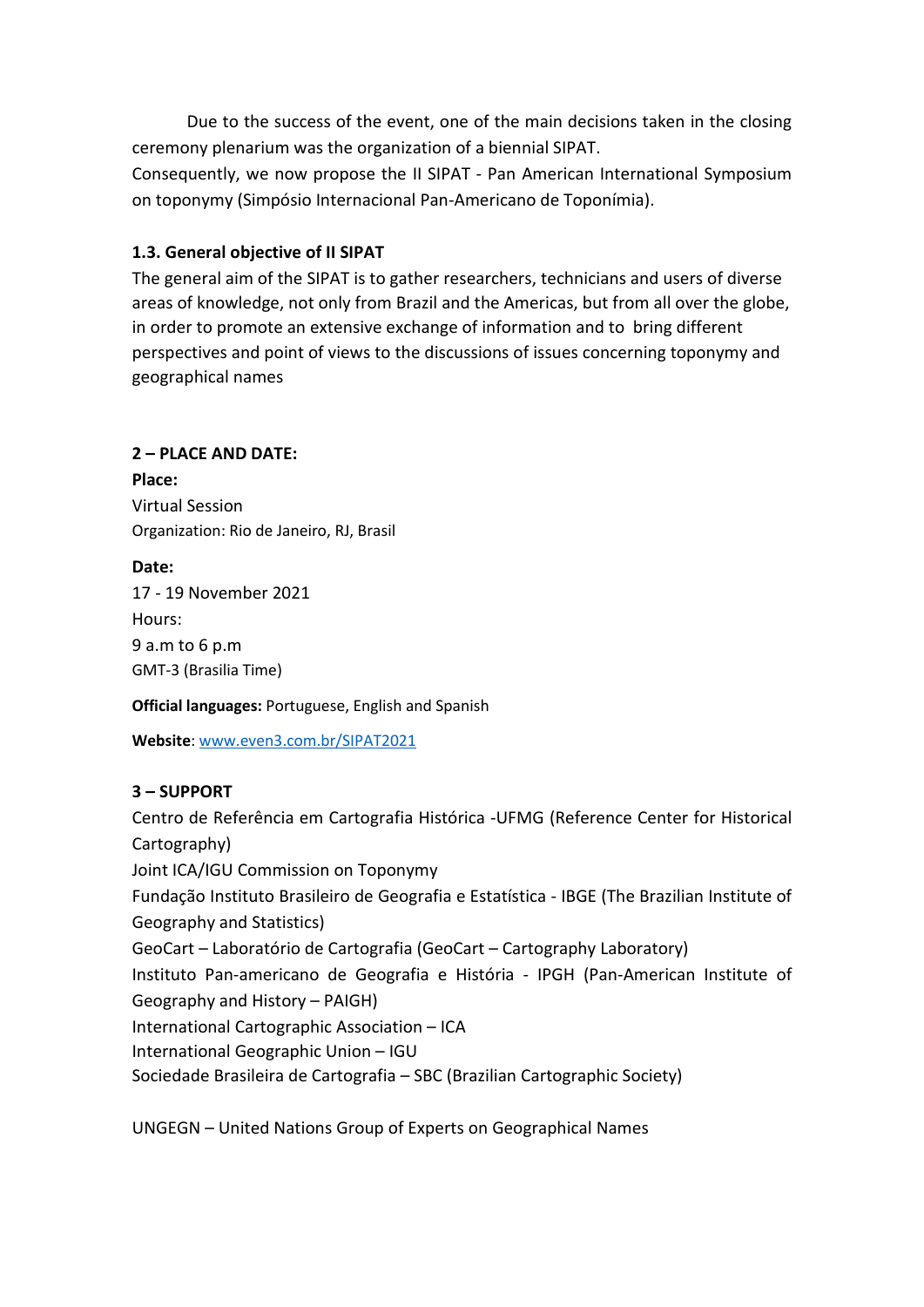Universidade Federal do Rio de Janeiro – UFRJ: Programa de Pós-Graduação em Geografia (Federal University of Rio de Janeiro: Program of Post-Graduation in Geography)

Sociedade Brasileira de Cartografia – SBC (Brazilian Cartographic Society)

## **4 – ORGANIZING COMMITTEE**

Prof. Dr. Paulo Márcio Leal de Menezes – UFRJ Prof. Dr. Manoel do Couto Fernandes – PPGG – UFRJ Prof. Dr. Claudio João Barreto dos Santos – UERJ Dra. Raquel Dezidério Souto – IVIDES/ PPGG – GeoCart UFRJ Leila Freitas de Oliveira – MSc - IBGE Nívia Régis Di Maio Pereira - IBGE Beatriz Cristina Pereira de Souza Pinto MSc Ddo – IBGE Ana Cristina da Rocha Bérenger Resende MSc – IBGE Tainá Laeta – Universidade Federal do Rio de Janeiro MSc Ddo – UFRJ Fernando de Souza Antunes – MSc Ddo - UFRJ Kairo da Silva Santos – Universidade Federal do Rio de Janeiro MSc Ddo – UFRJ Ana Maria Coutinho MSc – Geocart– UFRJ Hélio Gouveia Prado MSc – Presidente SBC/ 2ª CBDL Flávia Renata Ferreira MSc – SBC/ CPRM

#### **5 – SCIENTIFIC COMMITTEE**

#### **International:**

Prof. Dr. Peter Jordan – Österreichische Akademie der Wissenschaften - Áustria Prof. Dr. Helen Kerfoot – UNGEGN Honorary Chair - Canadá Prof. Dr. Cosimo Palagiano – Sapienza University of Rome - Itália Prof. Dr. Peter E. Raper – Free State University - África do Sul Prof. Dr. Ferjan Ormeling – Utrecht University - Holanda Prof. Dr. Marina Miraglia – Universidad Nacional de General Sarmiento - Argentina Prof. Dr. Jörn Seemann – Ball State University - USA

#### **National**

Prof. Dr. Paulo Márcio Leal de Menezes - UFRJ Prof. Dr. Claudio João Barreto dos Santos - UERJ Prof. Dr. Márcia Maria Duarte dos Santos – UFMG Prof. Dr. Manoel do Couto Fernandes – UFRJ Prof. Dr. Maria Cândida Trindade de Seabra UFMG Prof. Dr. Karylleila dos Santos Andrade Klinger – UFTO Prof. Dr. Renato Amado Peixoto – UFRN MSc. Maria Lúcia Villarinhos - IBGE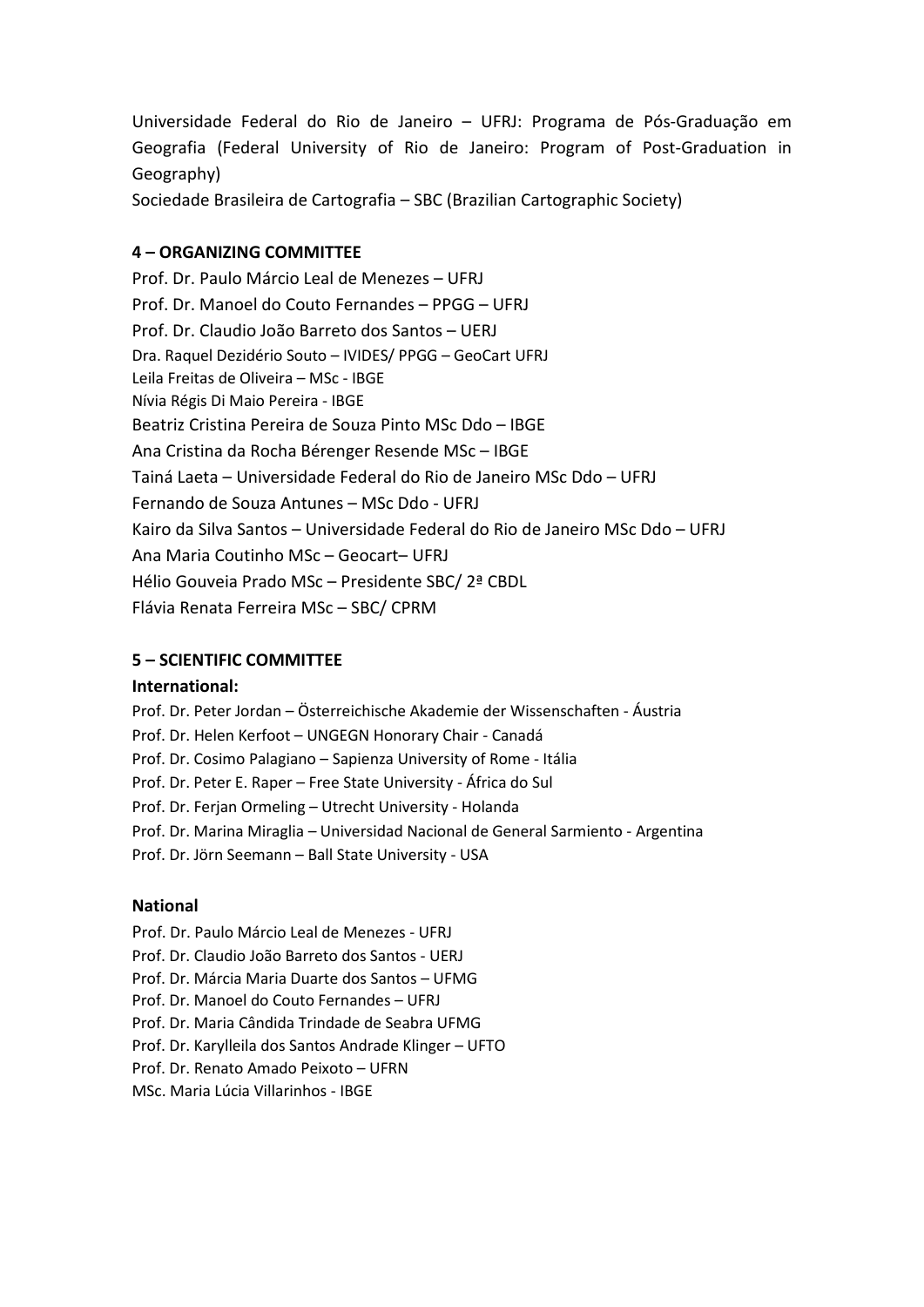#### **6 - PAPERS SUBMISSION**

The submission of papers must be exclusively through the Symposium page, www.even3.com.br/SIPAT2021. Papers sent by e-mail will not be accepted.

The papers submitted to the II SIPAT will be appreciated by 2 (two) reviewers, members of the national and international Scientific Commissions of the Symposium.

Papers may be submitted in the three official languages: Portuguese, Spanish and English

Papers will be submitted in the form of expanded abstracts or full papers. They can be submitted in any of the three official languages: Portuguese, English or Spanish.

Paper presentations will be divided into full oral presentation or short oral presentation.

Papers submitted in both formats that present basic or applied research results may be selected for full oral presentation. Research presentation papers or the ones showing project stages in progress, in principle, may be selected for short oral presentation.

The complete papers may be selected for publication in an issue of the *Revista Brasileira de Geografia* (Brazilian Journal of Geography)- RBG.

The complete papers, not selected for publication in the Brazilian Journal of Geography - RGB, will be published in the proceedings of the Symposium. Authors of full papers that are not selected for RBG may optionally convert the paper format for publication to an expanded abstract for this purpose.

The expanded abstracts will be published in the Symposium Proceedings as such. The Scientific Committee of the II SIPAT reserves the right to approve only the papers that are in conformity with the rules of the event and framed within one of the themes that are part of the II SIPAT.

## **Themes Available**

The themes that the II SIPAT makes available to the authors will be the following:

- T01 Geographic Names and their Identities
- T02 Toponymy on maps
- T03 Indigenous toponymy
- T04 African toponymy
- T05 Toponymy of minority groups
- T06 Toponymic atlas
- T07 Microtoponymy, its implications and applications
- T08 Toponymy in historical documents
- T09 Toponymy and Geographic Information: Spatial Data Structure
- T10 Standardization of geographical names
- T11 Endonyms and Exonyms the geographical names in international relations
- T12 Toponymy and Education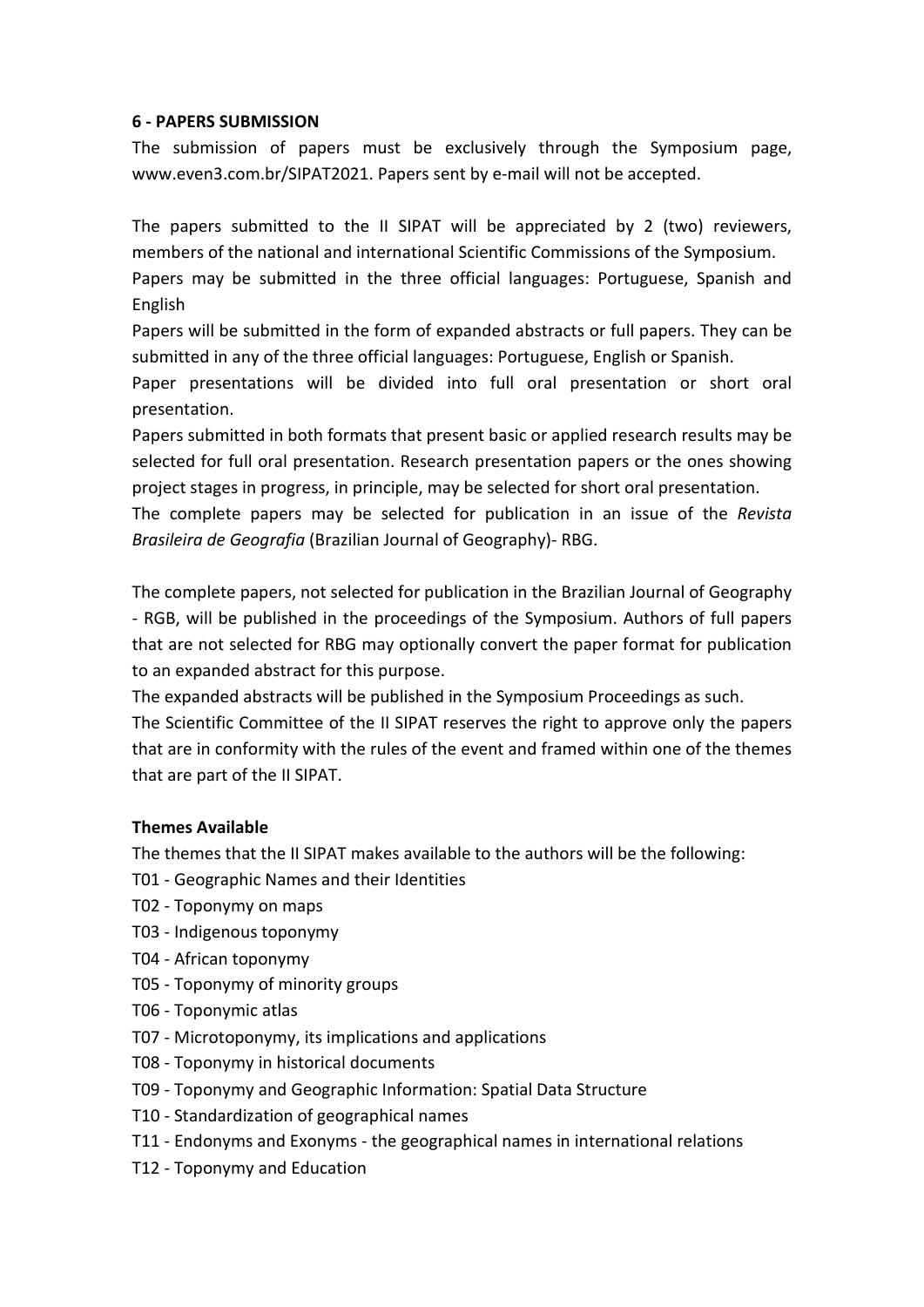- T13 Toponymy and Participatory Mapping
- T14 Others

The last theme is for those that are not framed within any of the previous themes.

## **6.1 - Submission Formats**

Papers must be submitted with the participation registration of at least one of the authors. Papers submitted after the deadline will not be published in the Symposium's media divulgation.

Papers that do not comply with the distributed model will not be accepted.

## **Complete papers**

All papers must be linked to one of the themes of the Symposium.

A document template for the complete papers will be made available by the organization of the event in OpenOffice (.ott) and Word (.docx) formats to be filled out.

Complete papers must be between 12 and 15 pages long, including bibliographic references and figures. The text must be presented in Times New Roman, size 12, 1.5 spacing.

## **Expanded Abstracts**

The expanded abstracts will have the same format as the complete papers, however, they must present an introduction, materials and methods, an analysis of the results and conclusions, within a minimum of 6 and a maximum of 10 pages. The text must be presented in Times New Roman, size 12, 1.5 spacing.

A document template for the expanded abstracts will be made available by the organization of the event in OpenOffice (.ott) and Word (.docx) formats to be filled out.

## **6.2 - Conditions for publication in the proceedings of the event and in the RBG**

The II SIPAT Organizing Committee will reject submissions of papers that:

- Constitute plagiarism of academic work already published in any medium;

- Present repeated passages incurring plagiarism in their body of text;

- Do not constitute an academic / scientific contribution;

- Present any type of personal attack to anyone, using offensive and discriminatory words against individuals, nationalities and social groups, as well as using pejorative terms.

-Constitute predominantly explicit ideological political positioning, without concern and attention to the broad theoretical and methodological basis. Science can and must serve as denunciations of exploitation, discrimination, socio-environmental destruction, disrespect for the fundamental rights of citizens, in short, all forms of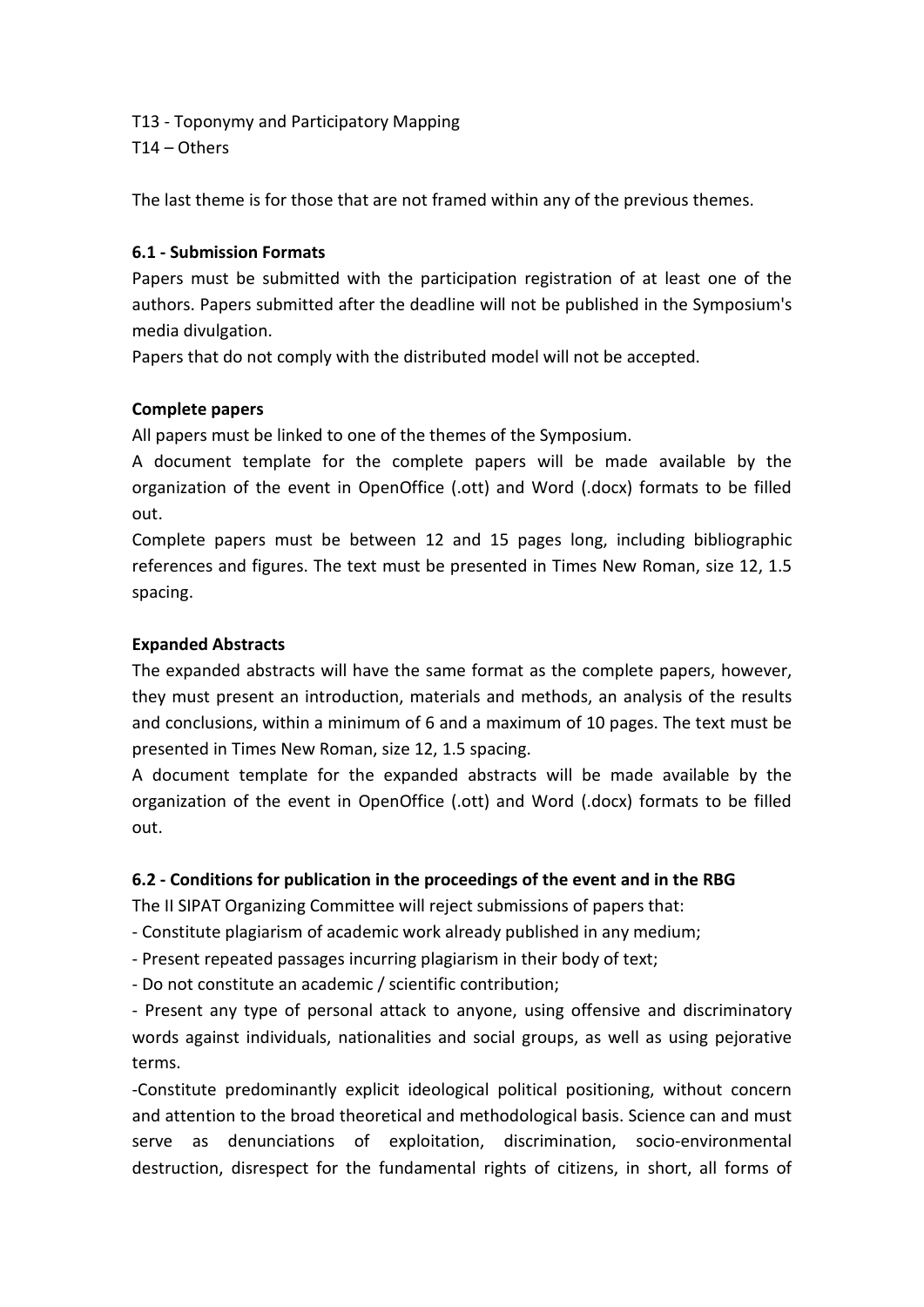violence against humanity, provided that it does so respecting the protocols and principles of its performance and knowledge fields. Political / ideological discourse is not a substitute for scientific argumentation based on research oriented according to the precepts of the community to which it refers.

Specifically in relation to publication in the RBG, the following conditions are added:

- The contribution must be original and unpublished, and not being currently evaluated for publication by another journal; and

- The text must follow the standards of style and bibliographic requirements that appear in the guidelines for authors of the Journal

Papers in Portuguese, Spanish and English will be accepted. It is necessary to use the model provided by the organization of the event, both for the submission of a complete paper and for the submission of an expanded abstract.

In direct citations, in the body of the text, it is necessary to specify the author, year and page of the citation (only in the case of *ipsis litteris* citations). All citations of works in languages other than that of the article must be translated, with the excerpt in the original language included in a note.

**Illustrations** - Maps, tables, graphs and illustrations in general must be presented in files separate from the text, but indicating their location in the body of the text. Scanned images must be presented with a resolution of at least 300 real dpi (not interpolated), in natural size and saved in JPEG format and in RGB colors (red, green, blue). Tables must come in Word (or Libre Office) files; graphs and spreadsheets in Excel (or LibreOffice Calc), always with title and source indication. Materials from digital cameras must have a minimum of 3 megapixels of uncompressed optical resolution (High-Definition module). All images must be duly numbered and accompanied by captions and source indication.

It is recommended that the figures used in the papers be mostly original. In the case of the use of figures (or other parts of intellectual works) of third parties, we recommend the prior request for authorization to publish the material, before submitting the paper to the organization of the event. The organization of the event will not be responsible for problems with copyright of third parties.

**Abstract** - Papers must be accompanied by a summary in the main language and in English, with a maximum of 120 words.

**Keywords** - Authors must submit up to five keywords, in the original language and in English, representative of the content of the paper.

**Notes** - Notes must be numbered and indicated at the end of the article. The complete bibliographic reference of the documents or works cited should appear in the References item and not in the notes.

Instructions for preparing references - All works cited must be presented at the end of the article, under the title References, according to the standards of the Brazilian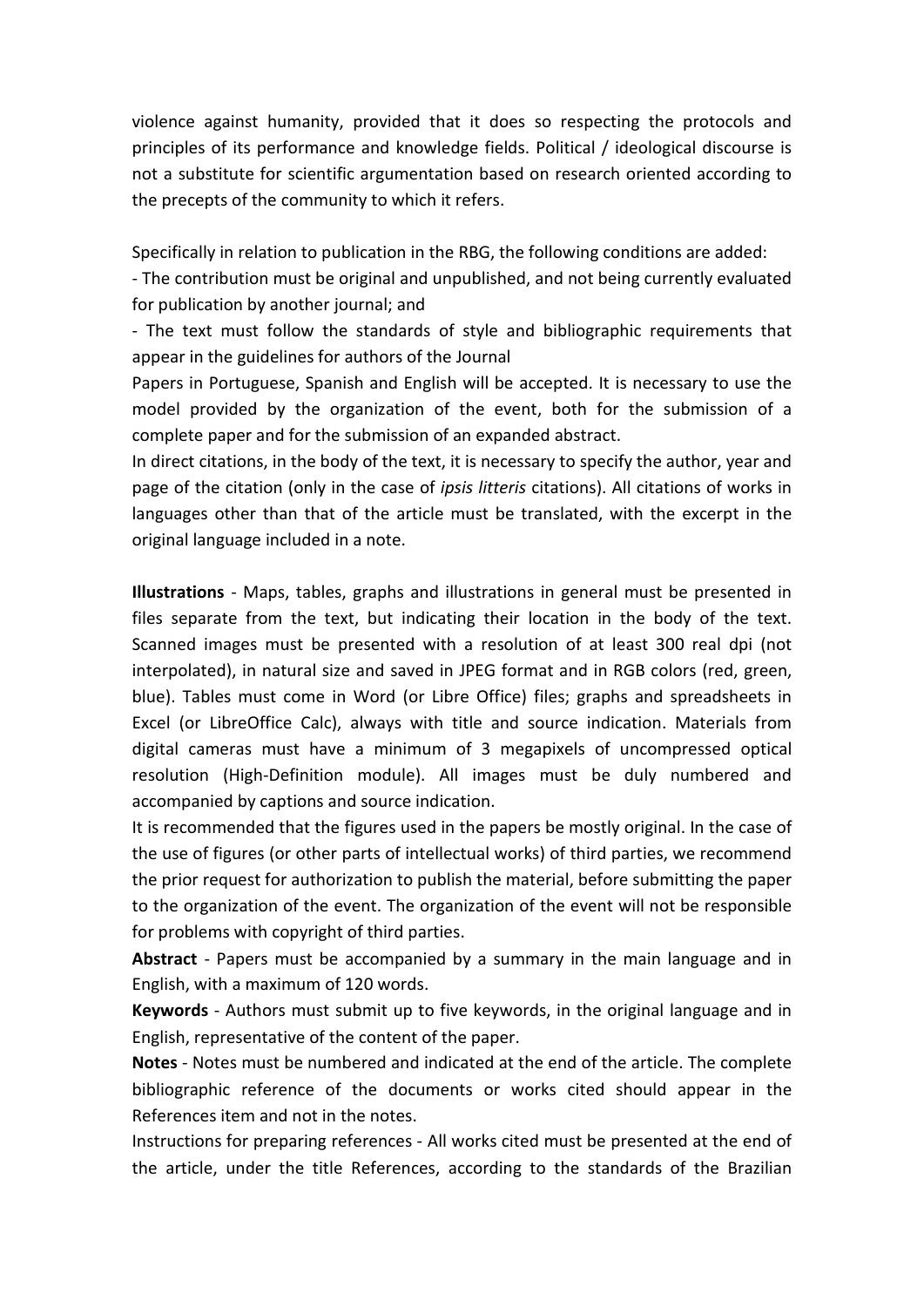Association of Technical Standards - NBR 6023, second edition (ABNT NBR: 6023: 2018). These standards will be provided by the organization of the event.

## **6.3 - Presentations**

All presentations will be broadcast on the Cartography Laboratory channel - GeoCart-UFRJ on YouTube [\(https://www.youtube.com/c/GeoCartUFRJ\)](https://www.youtube.com/c/GeoCartUFRJ).

There will be two special sessions daily, in the morning and in the afternoon. On the first day, there will be the special opening session and, on the last day, the special closing session, totaling six presentations. Each special session will be held by a guest speaker, lasting 1 hour, with 40 minutes of presentation and 20 minutes for questions. The papers presentations will be divided into a short oral presentation and a complete oral presentation.

## **Complete Oral Session**

Each session will consist of five complete oral presentations, with live and online presentations by one of the authors of the paper, each lasting up to 15 minutes, plus 5 minutes for questions, totaling 20 minutes of presentation.

Presenters will be able to use Microsoft PowerPoint, OpenOffice Impress or PDF presentations.

If the participant extends beyond 15 minutes, and uses the remaining 5 minutes, there will be no opening for questions.

## **Short Oral Session**

The short oral sessions will consist of pre-recorded videos, sent to the organization by one of the authors of the paper. In this modality, more than one author can participate. However, participation is subject to the time limit for the video, as stipulated by the event organization.

The pre-recorded video sent must be between 5 to 10 minutes long, for the presentation in the session. After the playing of the pre-recorded videos, a period of 10 minutes follows, for answering questions asked by chat to the presenters.

**6.4– Submission Calendar**

**1st Call for Papers** April 30, 2021

**2nd Call for Papers** June 30, 2021 **Final Call for Papers** August 1, 2021